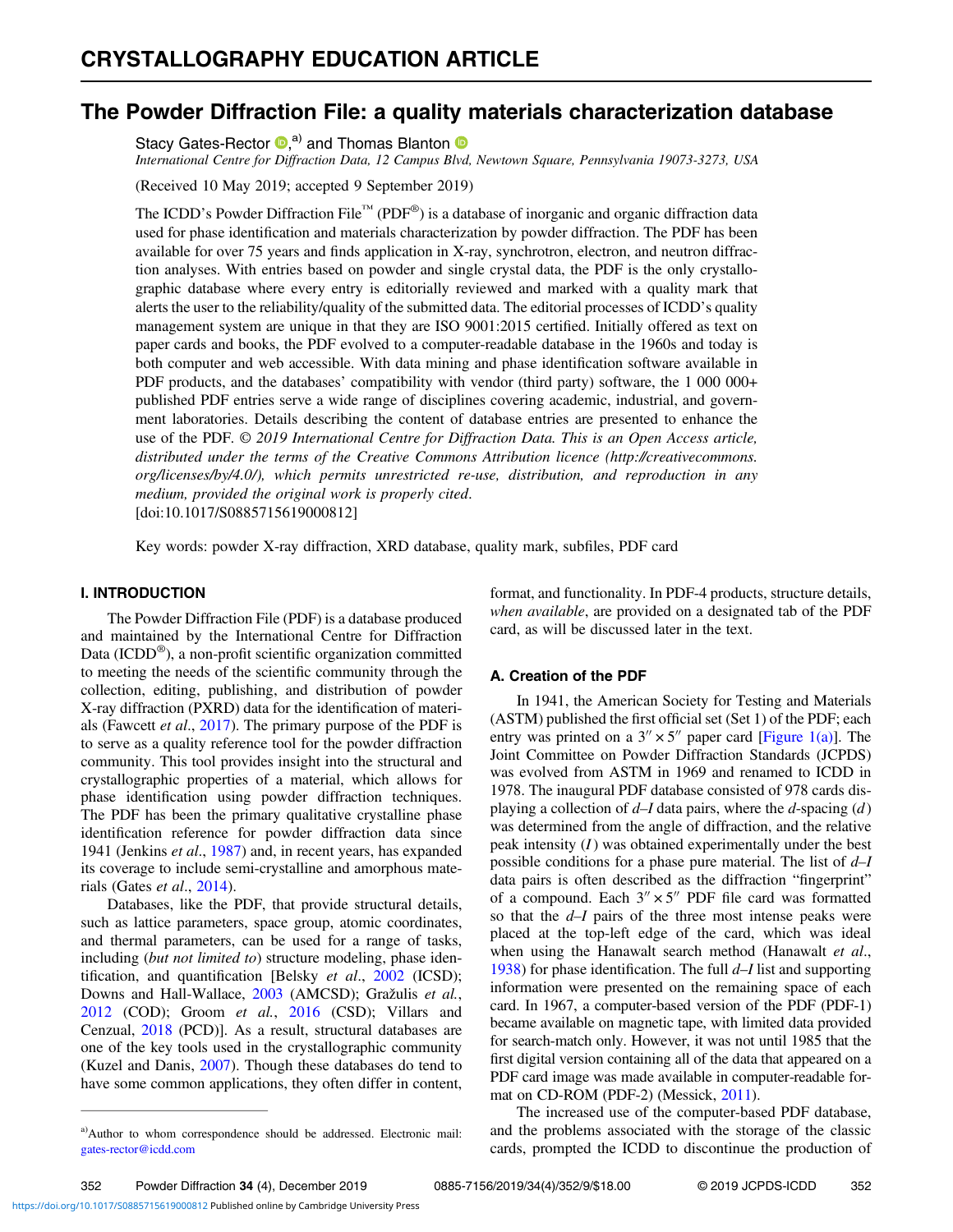<span id="page-1-0"></span>

| $\sim$                                                                                         |                                    |                                  |                                       | 404.                              |
|------------------------------------------------------------------------------------------------|------------------------------------|----------------------------------|---------------------------------------|-----------------------------------|
| d<br>2.85<br>5.5<br>3.03                                                                       | d in A<br>$\lambda = .708$         | $\frac{I}{I_1}$                  | d in A<br>$\lambda = .708$            | $-\frac{1}{1}$                    |
| $\frac{I}{I}$<br>1.00<br>0.80<br>1.00                                                          | 9.5<br>8.0<br>6.7<br>5.5           | 0.06<br>0.02<br>0.50<br>1.00     | 1.82<br>7.76<br>1.71<br>1.69          | 0.02<br>0.12<br>0.12<br>0.04      |
| г<br>50<br>50<br>40<br>$Ce4 (5O4)3$                                                            | $7.85$<br>$3.80$<br>$3.03$<br>2.85 | $\frac{8}{0.50}$<br>0.50<br>1.00 | 1.56<br>$7.989$<br>$7.980$<br>$7.890$ | o. 14<br>0.04<br>0.04<br>0.04     |
| $z =$                                                                                          | 2.71<br>$2.60$<br>$3.37$<br>$2.37$ | 0.O4<br>0.02<br>0.74             | 1.320<br>1.275<br>1.260<br>1.380      | 0.20<br>0.08<br>0.08<br>0.06      |
| $b_n =$<br>$c. =$<br>$a =$<br>$A =$<br>$C =$<br>$\mathbf{D} =$<br>$=$ 3<br>$n =$<br>$\omega =$ | 9.15<br>2.08<br>2.01<br>1.93       | 0.35<br>0.08<br>0.60             | 1.165<br>1.138<br>1.014<br>1.052      | 8.04<br>0.62<br>0.04<br>0.04<br>K |





Figure 1. (Color online) PDF card image for  $Ce_2(SO_4)_3$  from PDF Set 1 as issued (a) in 1941 and (b) in 2019.

cards in 1987, leaving books as the only hardcopy form published (Smith and Jenkins, [1996](#page-8-0)). Over the years, various seminal events have transformed the original card catalog/ index styled database into an electronic resource, having a relational database format (Faber and Fawcett, [2002](#page-8-0)). The initial design of the PDF "card" supported the primary purpose of the database, phase identification by search-match processing. Thus, the core design was retained upon conversion from printed to digital cards and has progressively been enhanced over time [Figure 1(b)]. With reduced limitations on presentation space, pivotal information pertaining to the phase(s) of interest were added to PDF card entries, which greatly enriched the comprehensiveness of the database. By 2015, benefits associated with the computer-based PDF significantly outweighed those of hardcopy versions. Thus, as of 2017, all printed PDF database products were discontinued.

Having a comprehensive database that houses all PDF patterns allows users to carry out single and multi-phase identification. The capacity of the database has evolved over time in order to support innovative analyses methods and instrumentation advances that have been developed in the field of diffraction. Currently, the PDF contains data to support analysis pertaining to X-ray, electron, and neutron diffraction, which may include entries for crystalline, semi-crystalline, amorphous, modulated, disordered clays, and nanomaterials (Bruno et al., [2017\)](#page-8-0).

#### II. DATABASE DEVELOPMENT

The PDF is continuously enhanced, and maintained, by ICDD staff and members. An updated, revised, and new version of the database is released annually providing users a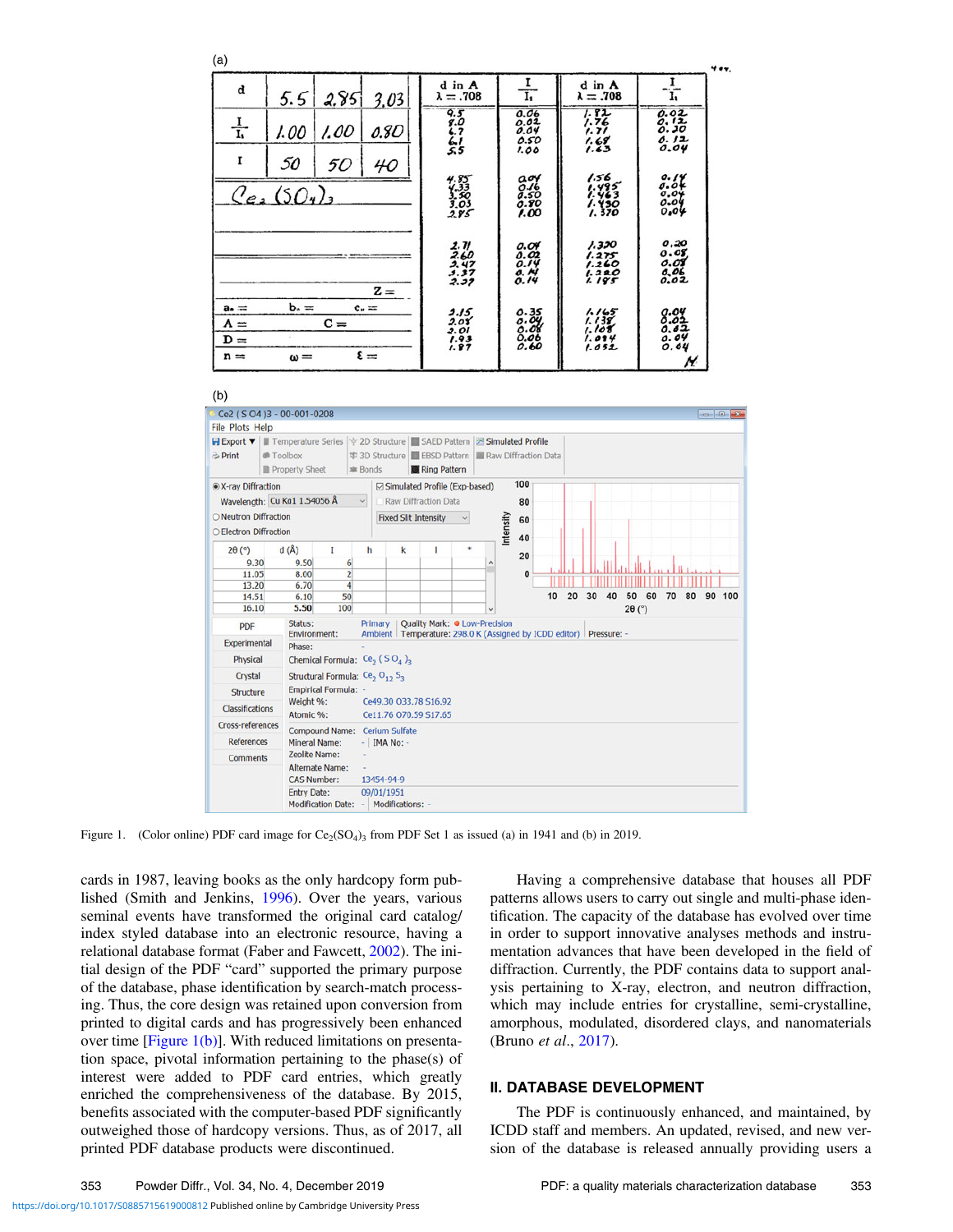

Figure 2. (Color online) Graphical representation of the lifetime growth of PDF-4, with the number of new entries for the specified annual release shown on top (red). The spike in newly published entries observed in 1998 and 2005 reflect the onset of collaborations with FIZ (ICSD) and MPDS (LPF), respectively.

contemporary reference tool that helps them to obtain "correct" answers – not just "any" answer. Each new PDF release comes with an increased number of entries (Figure 2), as well as enhanced functionality via new software features. In recent years, there have been expectations for reference data to be freely available, but often times this comes at the sacrifice of quality.

The overall quality of the PDF improves progressively as higher quality entries are included in the database. Subsequently, the number of low-quality patterns has decreased by ∼10% in the last 15 years. Though some believe that low-quality entries can undesirably influence the overall statistics of the database and they should be removed, these patterns are editorially reviewed and included with significant details. The mindset being, even a partial match of data may be crucial in assisting users in proper phase identification, or even elimination of certain phases/possibilities.

### A. Data acquisition (data sources)

The PDF is a compilation of diffraction data from various sources, including ICDD and contributions from collaborative databases: Inorganic Crystal Structure Database (ICSD), the Linus Pauling File (LPF), the National Institute of Standards & Technology (NIST) Crystal Data, and Cambridge Structural Database (CSD). As a result, much of the diffraction data originates from the literature and originally lacked uniformity. The quality of the data is generally limited by both the diffraction technique used during experimentation and the instrument capabilities at the time of publication. Therefore, when utilizing data from multiple sources, ICDD processes entries in a manner that converts data into a common format and requires every entry to undergo editorial review and be classified based on their level of quality. Various databases offer calculated PXRD data, including the PDF. However, a unique feature of the PDF is the availability of actual experimental raw powder data acquired primarily through ICDD's grant-in-aid program. This type of data is useful during materials' characterization as the calculated PXRD data may not always clearly explain the observed diffraction pattern and can be significantly different from what is observed during the experiment. Therefore, theoretical, or calculated, patterns may not always properly represent what is truly observed during experimental data collection. Some examples of where this discrepancy is evident are materials of small crystallite size, polymeric materials, and clays. When the phase of interest is amorphous or semi-crystalline, a d–I list and/or atomic coordinates will not adequately define the amorphous profile observed in a diffraction pattern [\(Figure 3](#page-3-0)). To allow for improved whole pattern analysis, particularly when amorphous phases are present, the PDF also includes digital raw data patterns, referred to as PDF experimental patterns (PD3s), for amorphous, semi-crystalline, and crystalline phases (Gates et al., [2014\)](#page-8-0).

#### B. Data standardization (quality system)

Another distinct attribute of the PDF is its quality system. Once the data are obtained from a source, prior to inclusion in the PDF, each entry is reviewed for appropriateness and quality. In the past, the evaluation of quality was somewhat subjective until 1965 when the d-values and intensities were first entered into computer-readable files (Smith and Jenkins, [1996\)](#page-8-0). This allowed data to be checked based on crystallographic principles in a timely and efficient manner. Over time, important criteria could be added, or removed, based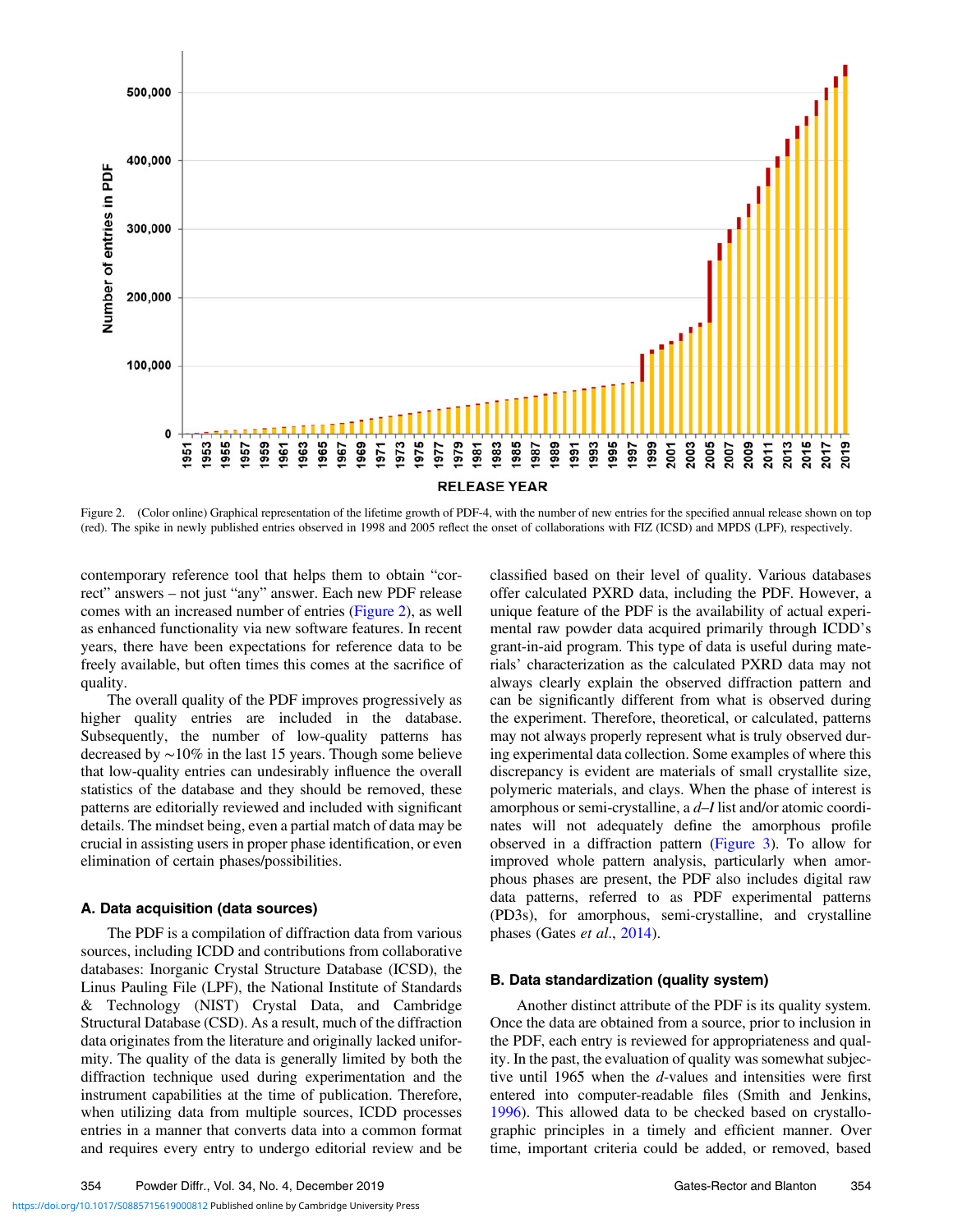<span id="page-3-0"></span>

Figure 3. (Color online) (a) Stick pattern (d–I list) and (b) raw data (PD3) representation of cellulose Iβ. This example demonstrates how raw data patterns for polymers cannot always be accurately represented from a  $d-I$  list alone.

on the knowledge of the crystallographic field and experimental capabilities of the time. As a result, the review process has become more rigorous, with multiple computer algorithms utilized to aid in pattern assessment and quality determination. The benefit being an objective uniformity of quality mark assignments.

ICDD has developed a multi-tiered editorial process that enables the categorization of each entry based on the quality and comprehensiveness of the data. Subsequently, a quality mark (QM) is assigned to each entry to distinguish for PDF users the high-quality ( $QM = *$  or G), medium-quality ( $QM$  $=$  I, C, P, or M), low-quality (QM  $=$  B or O), or hypothetical  $(QM = H)$  patterns. The original criteria for quality mark assignment were somewhat broad and designed for single phase crystalline patterns. As the database grew and evolved in both content and format, so did the quality system. The original five quality marks and criteria, shown in [Table I](#page-4-0) (Jenkins and Smith, [1987](#page-8-0)), have expanded in order to reflect processed/refined data patterns, as well amorphous and semicrystalline materials (Bruno et al., [2017\)](#page-8-0). The current quality marks and major criteria are shown in [Table II,](#page-4-0) along with a brief description of any commonly associated warnings.

Another benefit resulting from ongoing editorial review of the PDF is the designation of subfile(s) and subclass(es). The PDF subfiles are generated based on (1) chemical definitions and/or (2) field application (via expert opinion). Subfiles are powerful tools in the database, as they allow users to target their searches in order to save time and reduce the frequency of false matches during the identification process. Some of the editorial improvements, not available in other databases, result from specialized task groups. These expert-lead groups focus on specific classes of materials (i.e. Ceramics, Metals & Alloys, Minerals, Zeolites, etc.) and make detailed recommendations based on the field of study (subfile), for specific PDF entries. These recommendations are then submitted for final review before being incorporated into the database(s). The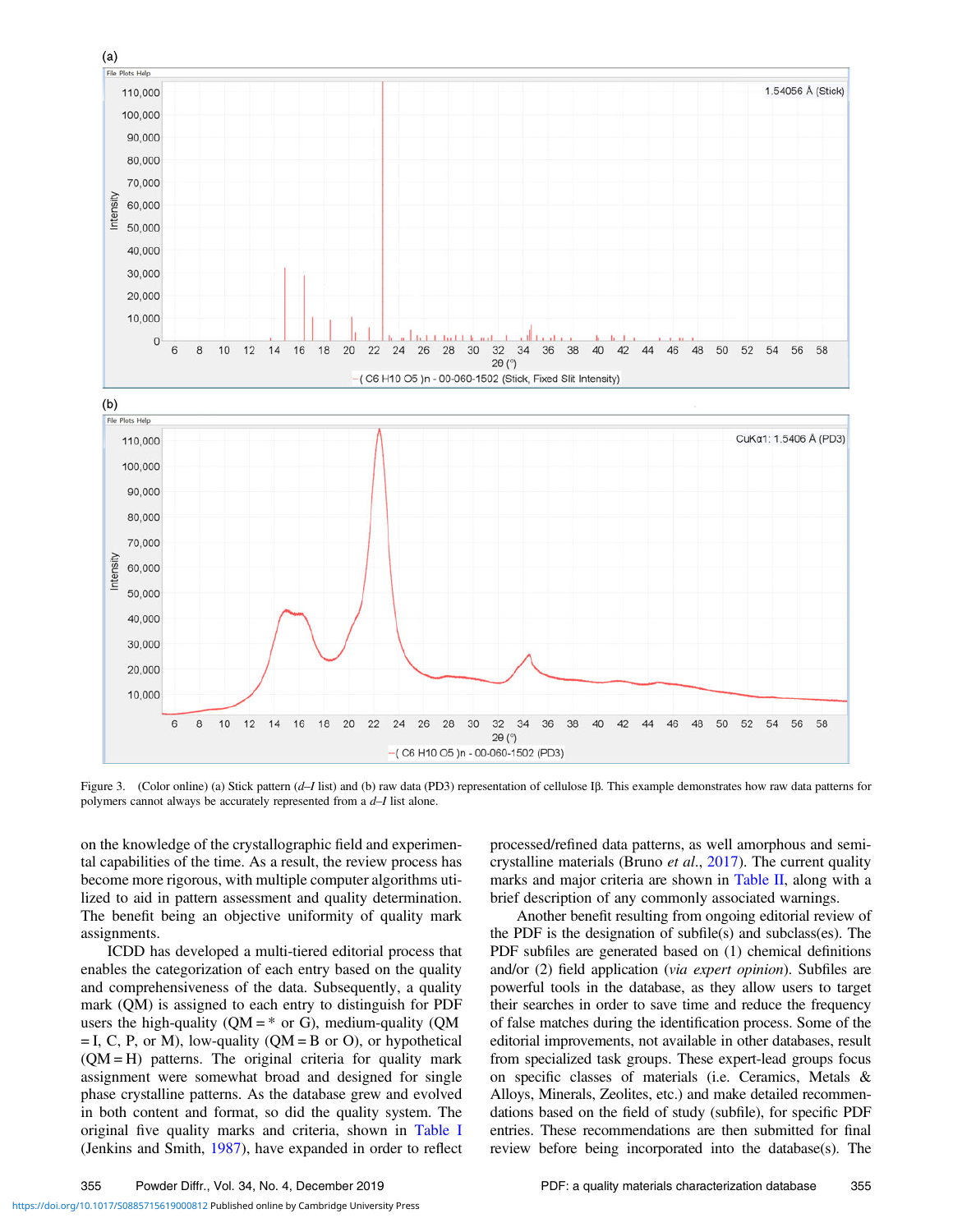<span id="page-4-0"></span>TABLE I. Original major criteria in the assignment of quality marks for PDF entries.

| Mark<br>Average $\Delta$ 2-Theta |                          | Crystallographic information    | Significant figures in "d"   | Other                                           |
|----------------------------------|--------------------------|---------------------------------|------------------------------|-------------------------------------------------|
|                                  | 0.03                     | Cell known, no unindexed lines  | $d < 2.5$ (3), $d < 1.2$ (4) | I's measured quantitatively chemistry confirmed |
|                                  | 0.06                     | Cell known, two unindexed lines | d < 2(3)                     | I's measured quantitatively                     |
| C                                | $\overline{\phantom{0}}$ | Cell known                      | $d < 2.5$ (3), $d < 1.2$ (4) | Structure factor $R < 0.1$                      |

Notes: (1) An "O" indicates: low precision, no cell quoted, poorly chemically characterized, and possible mixture (or a combination of the above). (2) A "Blank" indicates patterns which do not meet the criteria for a "★", an "I", or an "O" or patterns for which no cell is known and, therefore, cannot be assessed for consistency and line indexing.

TABLE II. Major criteria for PDF quality mark assignment.

| Mark              | $\Delta 2\Theta$                                                                            | Crystallographic information                                                                                                                                                                                                                                                                                                                                                                                                                                     | Warnings                                                                                                                                                                             | Other                                                                                                                                                                       |
|-------------------|---------------------------------------------------------------------------------------------|------------------------------------------------------------------------------------------------------------------------------------------------------------------------------------------------------------------------------------------------------------------------------------------------------------------------------------------------------------------------------------------------------------------------------------------------------------------|--------------------------------------------------------------------------------------------------------------------------------------------------------------------------------------|-----------------------------------------------------------------------------------------------------------------------------------------------------------------------------|
| S or $(\bigstar)$ | Average $\leq 0.03^{\circ}$                                                                 | • High-quality diffractometer or<br>Guinier data<br>• Known unit cell<br>• Complete indexing                                                                                                                                                                                                                                                                                                                                                                     | • None                                                                                                                                                                               | Specific to experimentally based patterns                                                                                                                                   |
| G                 | n/a                                                                                         | • Significant amorphous component<br>present<br>· Good signal-to-noise ratio in<br>digital diffraction pattern (PD3)<br>provided<br>• Chemical analysis information<br>provided that supports the specified<br>composition of a material                                                                                                                                                                                                                         | n/a                                                                                                                                                                                  | (i.e. spectroscopy, pair distribution<br>functions, commercial source, etc.)                                                                                                |
| I                 | Average $\leq 0.06^{\circ}$<br>Absolute $\geq 0.20^{\circ}$<br>for individual<br>reflection | • Indexed pattern<br>• Known unit cell<br>• Reasonable range and uniform<br>distribution in intensities                                                                                                                                                                                                                                                                                                                                                          | • No serious systematic errors<br>• Maximum of two unindexed, space<br>group extinct, or impurity<br>reflections; none of these<br>reflections is among the strongest<br>eight lines | Completeness of the pattern is sensible.<br>Reflections with $d$ -value less than or equal<br>to 2.000 Å have at least three significant<br>figures after the decimal point |
| C                 |                                                                                             | • Pattern calculated from single<br>crystal structural parameters for<br>which the structural refinement<br>$R$ -factor was < $0.10$<br>• $ F(\text{calc}) $ data have been checked<br>against the corresponding $ F(\text{obs}) $<br>$-$ OR $-$<br>• A complete check of the bond<br>distances and angles has been made<br>along with density and formula<br>checks<br>• The number of required significant<br>digits is the same as for an "S"<br>quality mark | • If the calculated pattern does not<br>meet the "S" quality mark<br>parameters, it is assigned $QM = B$                                                                             | If the structure is derived by X-ray Rietveld<br>methods, the calculated pattern is accepted<br>only in unusual cases; the original powder<br>pattern is preferred.         |
| М                 |                                                                                             | • Amorphous component present<br>· Good signal-to-noise ratio in digital<br>diffraction pattern (PD3) provided                                                                                                                                                                                                                                                                                                                                                   |                                                                                                                                                                                      | No chemical analysis data to support the<br>materials composition provided                                                                                                  |
| Blank             |                                                                                             | No cell<br>No indexing                                                                                                                                                                                                                                                                                                                                                                                                                                           |                                                                                                                                                                                      | Does not meet criteria for higher quality<br>mark ("I" or "O")                                                                                                              |
| О                 |                                                                                             | • Poorly characterized material or the<br>data are known (or suspected) to be<br>of low precision<br>• Number of unindexed, space<br>group extinct, or impurity<br>reflections $\geq$ 3<br>• One of three strongest<br>reflections is unindexed<br>• Poor chemical characterization<br>• No unit cell reported                                                                                                                                                   | • Usually, the editor has inserted a<br>comment to explain why the "O"<br>was assigned                                                                                               | A low-precision quality mark means that<br>the diffraction data remain questionable<br>and user's should evaluate closely if used                                           |

Entries with the prototype (P) and hypothetical (H) quality marks require editorial action and an extensive, proprietary review that is determined on a case-by-case basis.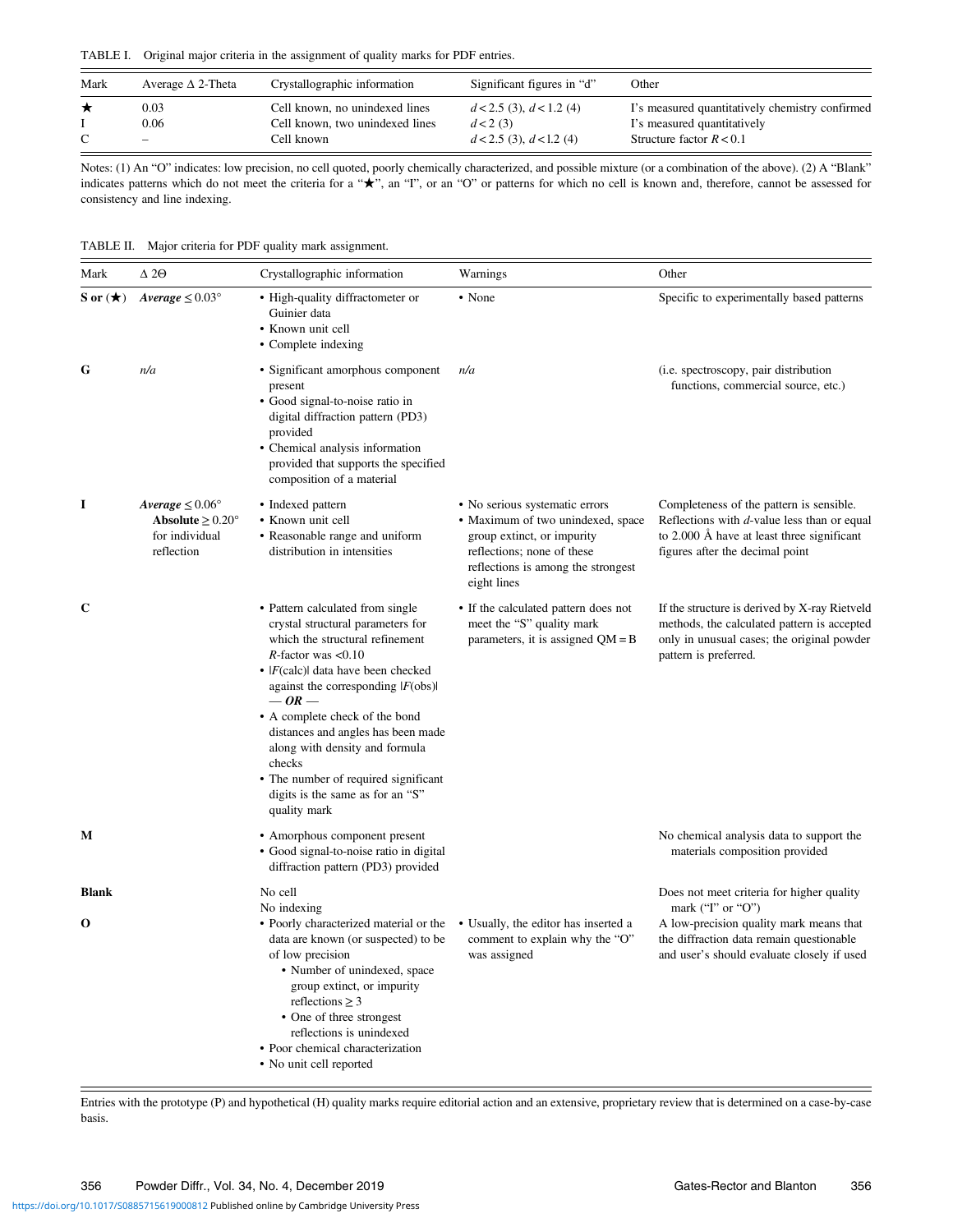<span id="page-5-0"></span>

Figure 4. (Color online) Digital PDF card 00-045-0338: calcium iron phosphate,  $Ca_9Fe(PO_4)_7$  with designators corresponding to descriptions in Tables III and [IV](#page-6-0).

TABLE III. Overview of contents of a PDF entry.

|                | <b>PDFID</b>                  | Entry number                                                                                                     |                                                      |
|----------------|-------------------------------|------------------------------------------------------------------------------------------------------------------|------------------------------------------------------|
| 2              | Diffraction data              | Diffraction type (X-ray, electron, and neutron), wavelength apertures, intensity variables                       |                                                      |
| 3              | $d-I$ list                    | Interplanar spacings $(d)$ and intensities $(I)$ . Miller indices are listed when available                      |                                                      |
| $\overline{4}$ | Tick marks                    | Graphical representation of peak position                                                                        |                                                      |
| 5              | Diffractiongram(s)            | Experimental profile (raw diffraction data) or simulated profile diffractogram                                   |                                                      |
| 6              | Function keys                 | Tools and simulations associated with the PDF entry. Gray icons indicate the tool or simulation is not available |                                                      |
|                |                               | for this entry                                                                                                   |                                                      |
| 7              | Supplemental information tabs | Provides additional details pertaining to:                                                                       |                                                      |
|                |                               | (A) "PDF" – chemistry $\&$ general info                                                                          | (F) "Classification" – subfile(s), structure type(s) |
|                |                               | $(B)$ "Experimental" – diffraction experiment                                                                    | (G) "Cross-references" – correlated PDF entries      |
|                |                               | (C) "Physical" – unit cell data ( <i>from the author</i> )                                                       | $(H)$ "Reference" – bibliographic references         |
|                |                               | (D) "Crystal" – ICDD calculated unit cell data                                                                   | $(I)$ " <b>Comments</b> " – database comments        |
|                |                               | $(E)$ "Structure" – atomic structure                                                                             |                                                      |

PDF subfiles are continuously edited, reviewed, and classified by ICDD, and can be used with any software system that recognizes ICDD subfile designations, to improve the efficiency and accuracy of the identification process when using the PDF.

#### III. THE PDF CARD

Individual entries of the PDF are often referred to as "PDF cards", which is a term carried over from the original "hardcopy" format of the database. The "cards" are categorically numbered (AA-BBB-XXXX) to indicate the data source (where AA means "00" – ICDD; "01" – ICSD; "02" – CSD; " $03"$  – NIST; " $04"$  – LPF; and " $05"$  – ICDD<sub>(crystal</sub>) data)). Each data source has set numbers, BBB, corresponding to the annual publication, and a pattern number (XXXX). As a result, one can surmise from the PDF card in Figure 4 (00-045-0338) that this entry contains data from an ICDD pattern (data source  $= 00$ ) that was first included in set 45 (published in 1995) and is pattern number 0338. The PDF entries also contain extensive chemical, physical, bibliographic, and crystallographic data. The red labels in Figure 4 highlight the different components of the PDF card and corresponding details can be found in Tables III and [IV.](#page-6-0)

When available, much of the crystallographic data resides on the "Physical" tab of the PDF card ([Figure 5](#page-6-0)). This is where the basic information pertaining to the unit cell can be found (i.e. crystal symmetry, lattice parameters, space group, etc.).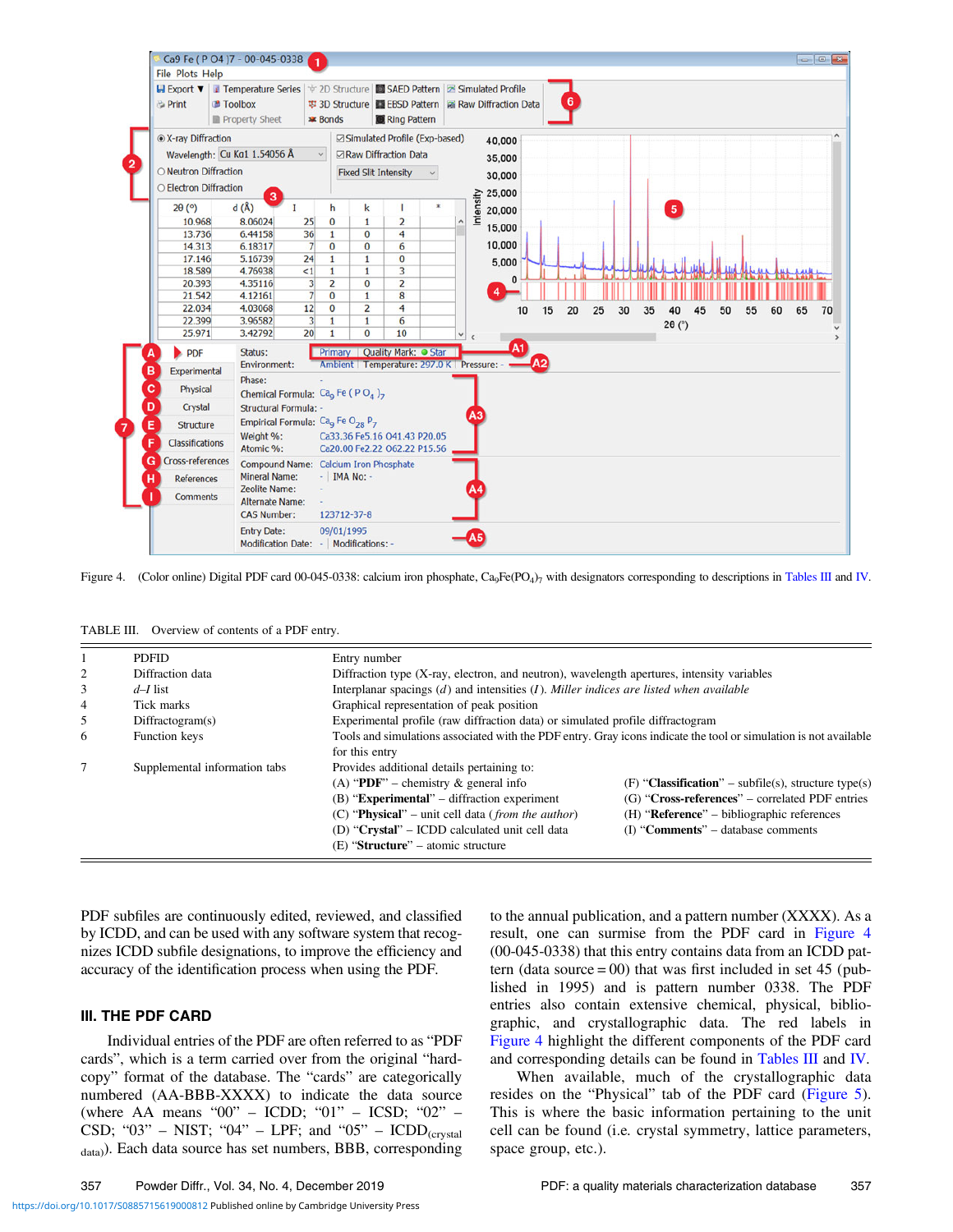<span id="page-6-0"></span>

| A1             | Editorial designations | Status – primary, alternate, or deletedQuality mark – See Table II: Major criteria for PDF quality mark assignment                                          |
|----------------|------------------------|-------------------------------------------------------------------------------------------------------------------------------------------------------------|
| A <sub>2</sub> | Sample conditions      | Specifies the environment, temperature, and pressure of data collection                                                                                     |
| A <sub>3</sub> | Chemistrv              | Indicates the polymorphic designation of a given phase, as well as the formula(e), weight percent, and atomic percent<br>associate with entry, as available |
| A4             | Compound identifier(s) | Names and registry numbers used to identify the compound                                                                                                    |
| A5             | History                | Specifics pertaining to the entries initial publication, and recent modifications, if applicable                                                            |

| <b>PDF</b>                   | Crystal System: Rhombohedral                                                                                       |
|------------------------------|--------------------------------------------------------------------------------------------------------------------|
| в<br><b>Experimental</b>     | Space Group: R3c (161)<br>C1                                                                                       |
| Physical                     | Aspect:<br>Author's Unit Cell ▼                                                                                    |
| Crystal                      | Volume: 3436.27 Å <sup>3</sup> c/a: 3.591<br>a: $10.3382(2)$ Å a: -                                                |
| Structure                    | $6.00$ $\bigodot$ $a/b$ : -<br>$\beta$ : $\mathbb{C}2$<br>Z:<br>C <sub>4</sub><br>$b: -$                           |
| <b>Classifications</b>       | MolVol: 572.71<br>c: $37.125(1)$ Å<br>$c/b$ : -<br>$V^*$ =                                                         |
| <b>Cross-references</b><br>G | Melting Point: >1773 K<br>Calculated Density: 3.135 g/cm <sup>3</sup>                                              |
| <b>References</b><br>н       | C <sub>5</sub><br>Grayish red<br>Color:<br>Measured Density: 3.1 g/cm <sup>3</sup><br><b>Structural Density: -</b> |
| <b>Comments</b>              |                                                                                                                    |
|                              | $SS/FORM: F(30) = 149.9(0.0059, 34)$<br>C6<br>Error: -<br>R-factor: -                                              |

Figure 5. (Color online) "Physical" tab with designators showing where to locate (C1) unit cell settings, (C2) lattice parameters, (C3) unit cell volume, (C4) axial ratio(s), (C5) density values (calculated, measured, and structural), and (C6) data validation values.

| <b>PDF</b>             |                           | Atomic parameters are cross-referenced from PDF entry 04-008-4393 |                                                                                                            |            |                 | ⊕                                       |              |       |        |            |             |            |  |
|------------------------|---------------------------|-------------------------------------------------------------------|------------------------------------------------------------------------------------------------------------|------------|-----------------|-----------------------------------------|--------------|-------|--------|------------|-------------|------------|--|
| <b>Experimental</b>    | AC Space Group: R3c (161) |                                                                   | Atomic Coordinates (17) 24<br>$\blacktriangle$ ADP Type: $\circledcirc$ B $\circlearrowright$ U<br>Origin: |            |                 |                                         |              |       |        |            |             |            |  |
| <b>Physical</b>        | <b>AC Unit Cell</b>       |                                                                   | Atom                                                                                                       | <b>Num</b> | Wyckoff         | Symmetry                                | $\mathbf{x}$ | v     |        | <b>SOF</b> | <b>Biso</b> | <b>AET</b> |  |
| Crystal                | a: $10.3391(2)$ Å         | $a: 90^{\circ}$                                                   | Ca                                                                                                         |            | 18 <sub>b</sub> |                                         | 0.719        | 0.852 | 0.4337 | 1.0        | 0.2         | $8-d$      |  |
|                        | b: $10.3391(2)$ Å         | E7<br>$B:90^\circ$                                                | Ca                                                                                                         |            | 18 <sub>b</sub> |                                         | 0.622        | 0.824 | 0.2331 | 1.0        | 1.2         | $8-d$      |  |
| <b>Structure</b>       | c: $37.130(1)$ Å          | v: 120°                                                           | Ca                                                                                                         |            | 18 <sub>b</sub> |                                         | 0.127        | 0.275 | 0.3271 | 1.0        | 0.5         | $8-d$      |  |
| <b>Classifications</b> |                           | Space Group Symmetry Operators (6)                                | Fe                                                                                                         |            | 6a              |                                         | 0.0          | 0.0   | 0.0    | 1.0        | 0.5         | $6-a$      |  |
|                        | Seq                       |                                                                   |                                                                                                            |            |                 |                                         |              |       |        |            |             |            |  |
| Cross-references       |                           |                                                                   |                                                                                                            |            |                 | Anisotropic Displacement Parameters (0) |              |       |        |            |             |            |  |
| <b>References</b>      | 1x, y, z                  | Operator E2                                                       |                                                                                                            |            |                 |                                         |              |       |        |            |             |            |  |
|                        |                           | $2-y, x-y, z$                                                     |                                                                                                            |            |                 |                                         |              |       |        |            |             |            |  |
| <b>Comments</b>        |                           | $3 - x + y, -x, z$<br>$4-y, -x, z+1/2$                            |                                                                                                            |            |                 |                                         |              |       |        |            |             |            |  |
|                        |                           | $5x, x-y, z+1/2$                                                  |                                                                                                            |            |                 |                                         |              |       |        |            |             |            |  |

Figure 6. (Color online) "Structure" tab with designations pertaining to (E1) the original source of the atomic coordinates (if cross-referenced), (E2) symmetry operators, (E3) thermal parameter type, (E4) fractional/atomic coordinates, (E5) anisotropic displacement parameters, (E6) and (E7) unit cell information derived from the single crystal experiment (which can be different from powder unit cell information on the "Physical" tab).

Atomic coordinates are included for a significant number of PDF entries and can be located on the "Structure" tab, shown in Figure 6. The information provided on this tab enables users to perform qualitative and/or semi-quantitative analyses using the PDF-4 products. Additionally, users have the option to export the crystallographic information in several different formats for use in third party pattern fitting software including quantitative analysis techniques.

#### IV. AVAILABILITY

The PDF is available for individual or collaborative use. ICDD provides numerous database products that are specifically designed to meet the needs of those in a variety of areas in the diffraction community, ranging from phase identification (PDF-2) to semi-quantification or full pattern fitting using atomic coordinates (PDF-4). Product summaries, licensing info, and operating specifications for each member of the PDF product line are available on the ICDD website [\(www.icdd.com\)](http://www.icdd.com).

Currently, ICDD collaborates with licensed software developers, including equipment manufacturers and independent developers, and works diligently to cultivate commercial data analysis programs that work seamlessly with our databases. PDF products include their own front-end software that allows the use of the stored PDF entry data for data mining, compound and structure visualization, and data simulations. Use of the PDF front-end software offers valuable features, and information that may not always be seen through vendor's software. This factor can be of benefit to users looking for additional details or supplemental information pertaining to a material, or group of materials. Also available is ICDD's search indexing programs, SIeve or SIeve+, that are operable through the PDF front-end software. SIeve/SIeve+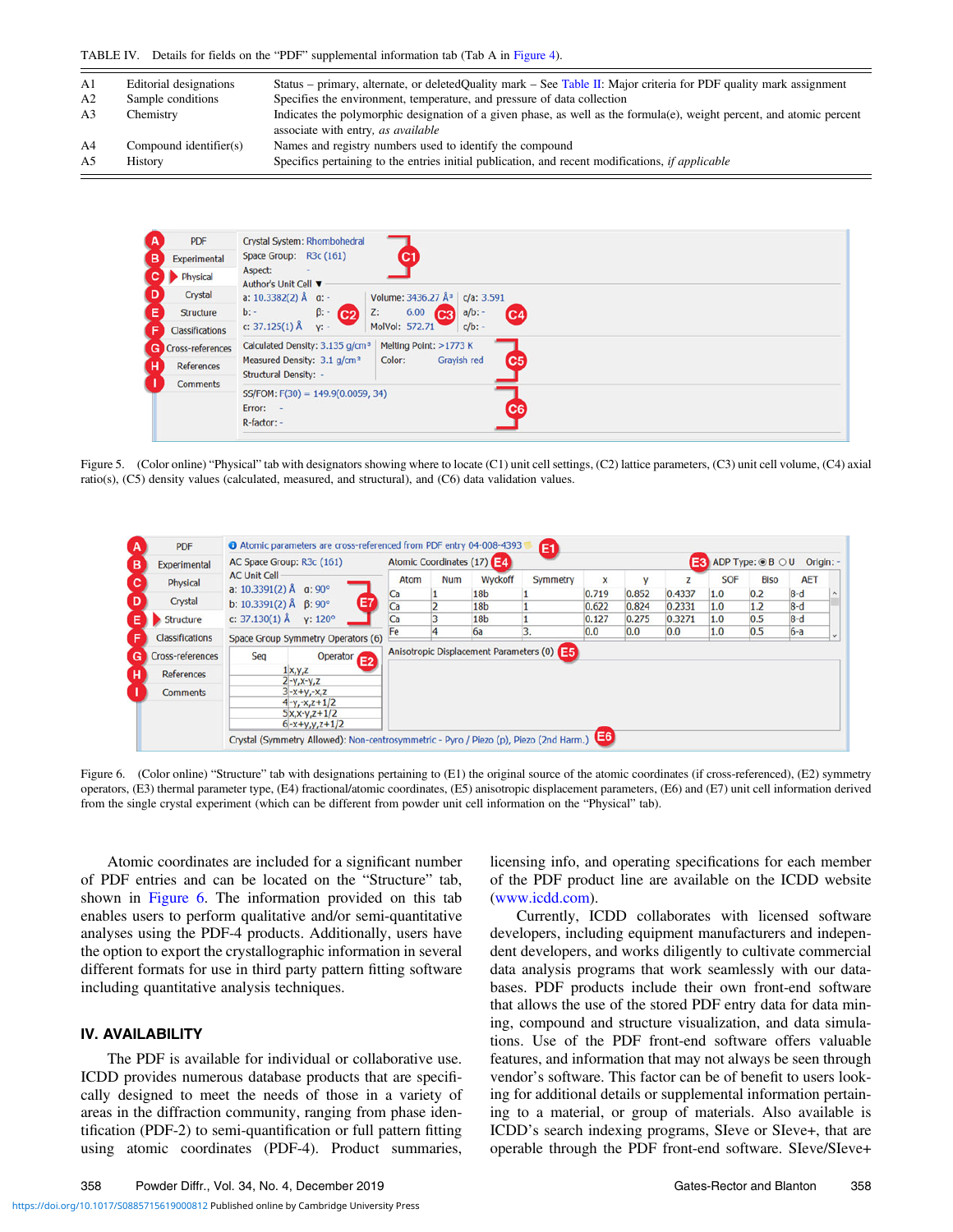<span id="page-7-0"></span>

Figure 7. (Color online) Composition graph displaying PDF entries as points on the phase diagram of Zn, Cu, and Ni.

is designed to search and identify unknown materials by engaging data mining interfaces, searches, sorting, and then applying various algorithms to optimize the phase identification process.

## V. SIGNIFICANCE OF UPDATING PDF (CONCLUSION)

Technological advances in instrumentation over the years have undoubtedly influenced the manner in which PXRD data are collected, reviewed, stored, and presented in PDF



Figure 8. (Color online) Lifetime growth of the PDF-4+ (teal) and PDF-4/Organics (purple) databases.